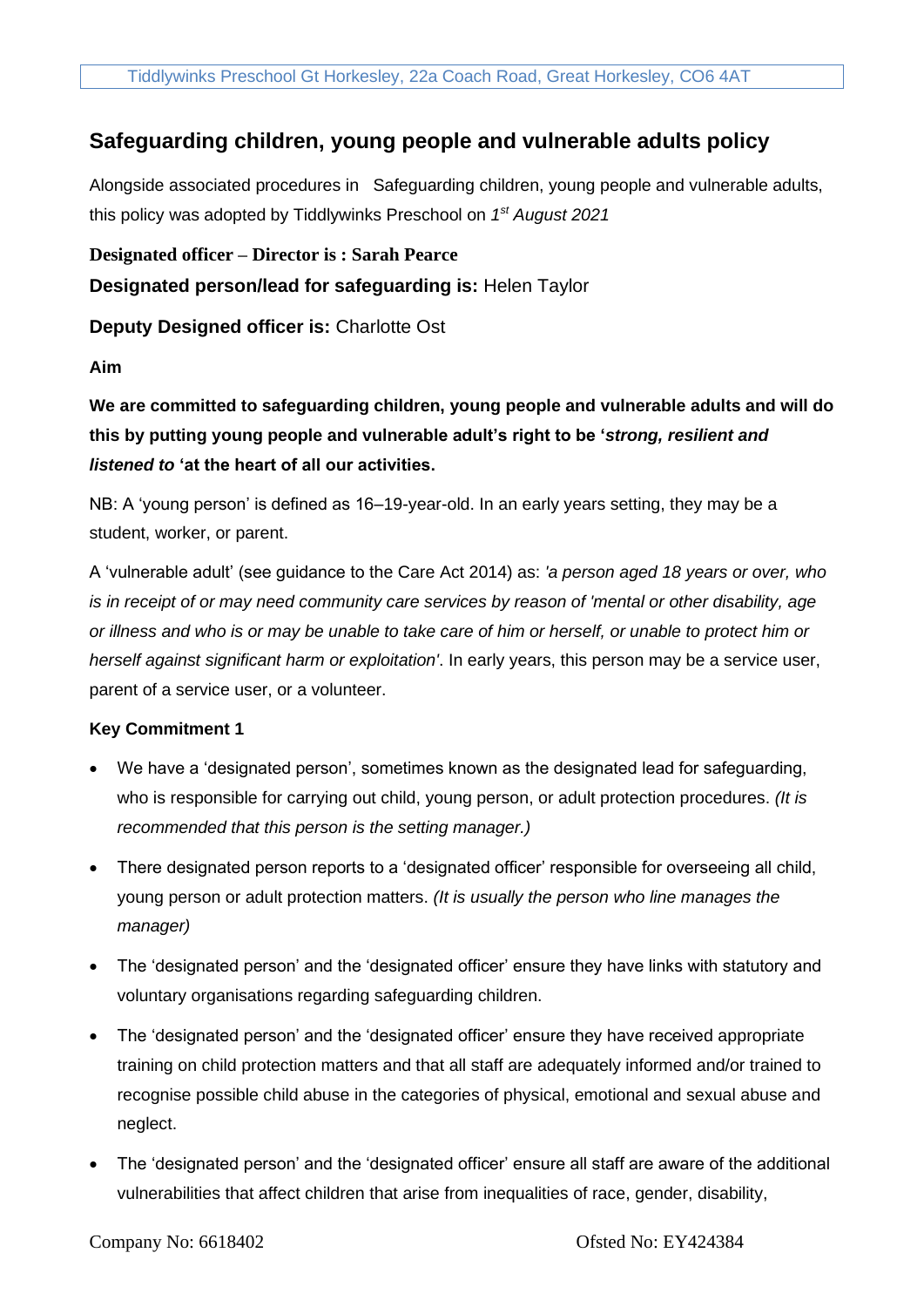language, religion, sexual orientation or culture and that these receive full consideration in child, young person or adult protection related matters.

- The 'designated person' and the 'designated officer' ensure that staff are aware and receive training in social factors affecting children's vulnerability including
	- social exclusion
	- domestic violence and controlling or coercive behaviour
	- mental Illness
	- drug and alcohol abuse (substance misuse)
	- parental learning disability
	- radicalisation
- The 'designated person' and the 'designated officer' ensure that staff are aware and receive training in other ways that children may suffer significant harm and stay up to date with relevant contextual safeguarding matters:
	- abuse of disabled children
	- fabricated or induced illness
	- child abuse linked to spirit possession
	- sexually exploited children
	- children who are trafficked and/or exploited
	- female genital mutilation
	- extra-familial abuse and threats
	- children involved in violent offending, with gangs and county lines.
- The 'designated person' and the 'designated officer' ensure they are adequately informed in vulnerable adult protection matters.

## **Key Commitment 2**

- There are procedures in place to prevent known abusers from coming into the organisation as employees or volunteers at any level.
- Safeguarding is the responsibility of every person undertaking the work of the organisation in any capacity.
- There are procedures for dealing with allegations of abuse against a member of staff, or any other person undertaking work whether paid or unpaid for the organisation, where there is an allegation of abuse or harm of a child. Procedures differentiate clearly between an allegation, a concern about quality of care or practice and complaints.
- There are procedures in place for reporting possible abuse of children or a young person in the setting.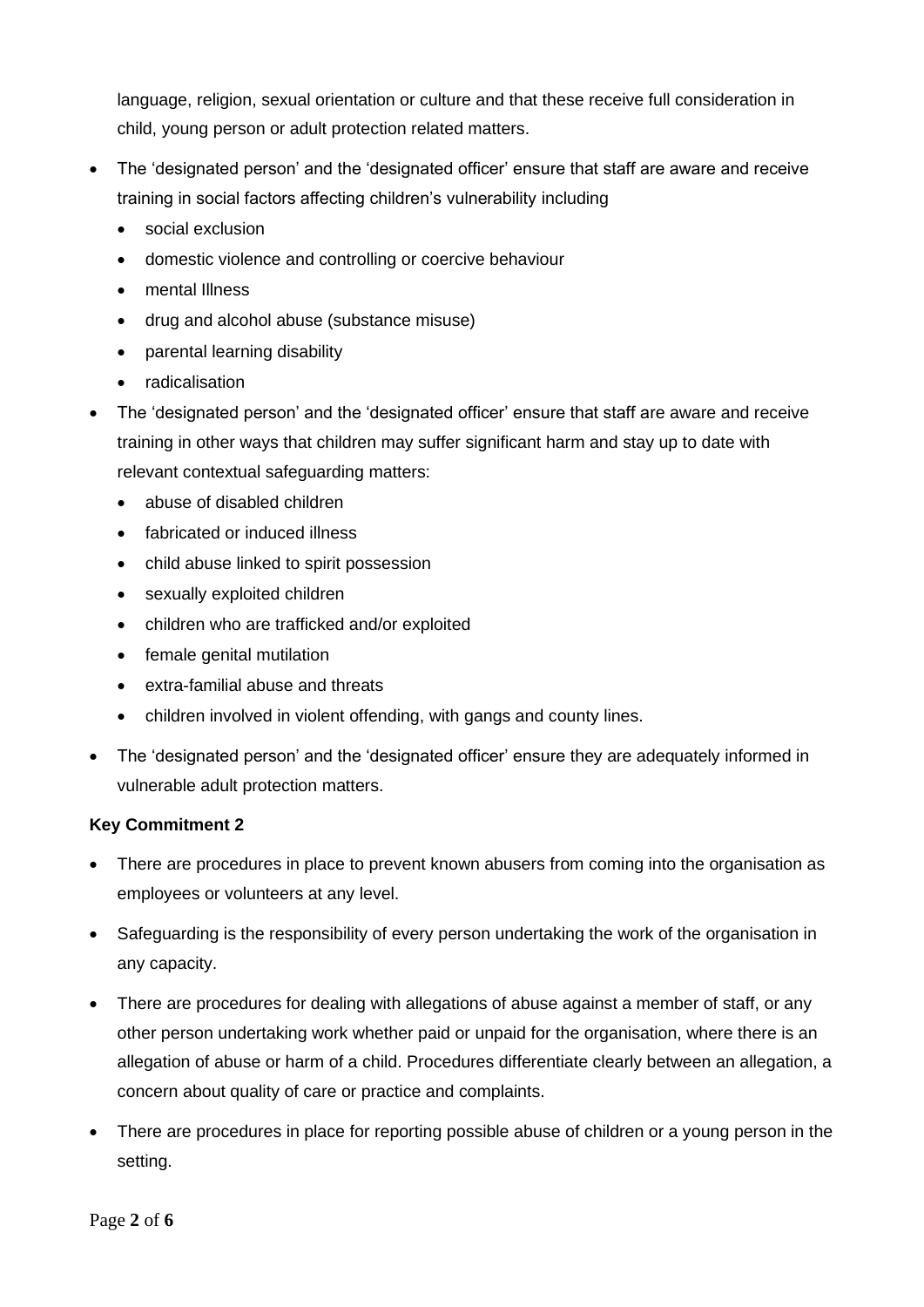- There are procedures in place for reporting safeguarding concerns where a child may meet the s17 definition of a child in need (Children Act 1989) and/or where a child may be at risk of significant harm, and to enable staff to make decisions about appropriate referrals using local published threshold documents.
- There are procedures in place to ensure staff recognise children and families who may benefit from early help and can respond appropriately using local early help processes and Designated persons should ensure all staff understand how to identify and respond to families who may need early help.
- There are procedures in place for reporting possible abuse of a vulnerable adult in the setting.
- There are procedures in place in relation to escalating concerns and professional challenge.
- There are procedures in place for working in partnership with agencies involving a child, or young person or vulnerable adult, for whom there is a protection plan in place. These procedures also take account of working with families with a 'child in need' and with families in need of early help, who are affected by issues of vulnerability such as social exclusion, radicalisation, domestic violence, mental illness, substance misuse and parental learning disability.
- These procedures take account of diversity and inclusion issues to promote equal treatment of children and their families and that take account of factors that affect children that arise from inequalities of race, gender, disability, language, religion, sexual orientation, or culture.
- There are procedures in place for record keeping, confidentiality and information sharing, which are in line with data protection requirements.
- We follow government and LSCB guidance in relation to extremism.
- The procedures of the Local Safeguarding Partners must be followed.

#### **Key Commitment 3**

- All staff receive adequate training in child protection matters and have access to the setting's policy and procedures for reporting concerns of possible abuse and the safeguarding procedures of the Local Safeguarding Partners.
- All staff have adequate information on issues affecting vulnerability in families such as social exclusion, domestic violence, mental illness, substance misuse and parental learning disability, together with training that takes account of factors that affect children that arise from inequalities of race, gender, disability, language, religion, sexual orientation, or culture.
- We use available curriculum materials for young children, taking account of information in the Early Years Foundation Stage, that enable children to be *strong, resilient,* and *listened to.*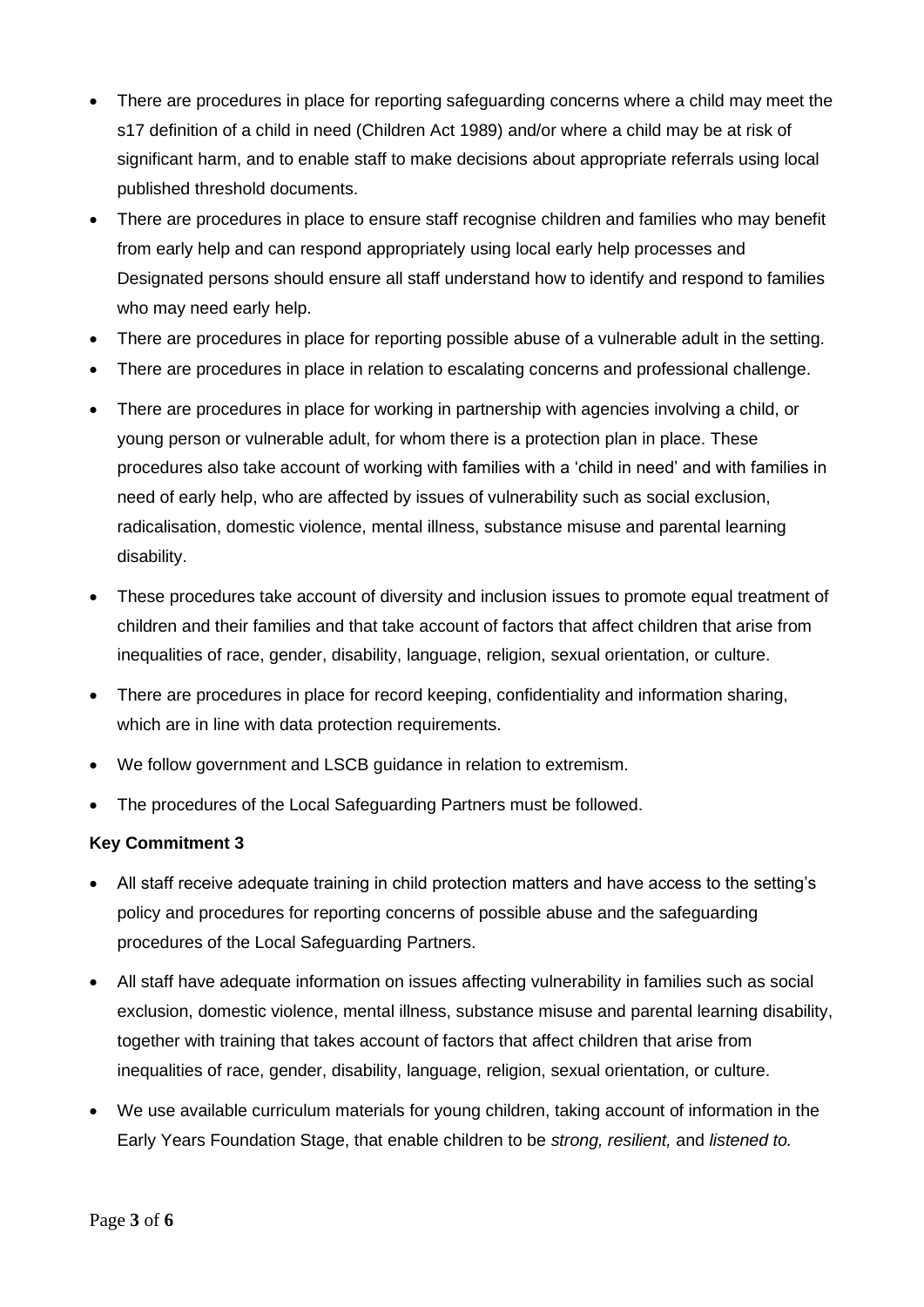- All services seek to build the emotional and social skills of children and young people who are service users in an age-appropriate way, including increasing their understanding of how to stay safe.
- We adhere to the EYFS Safeguarding and Welfare requirements.

## **Legal references**

### *Primary legislation*

Children Act 1989 – s 47 Protection of Children Act 1999 Care Act 2014 Children Act 2004 s11 Children and Social Work Act 2017 Safeguarding Vulnerable Groups Act 2006 Counter-Terrorism and Security Act 2015 General Data Protection Regulation 2018 Data Protection Act 2018 Modern Slavery Act 2015 Sexual Offences Act 2003 Serious Crime Act 2015 Criminal Justice and Court Services Act (2000) Human Rights Act (1998) Equalities Act (2006) Equalities Act (2010) Disability Discrimination Act (1995) Data Protection Act (2018) Freedom of Information Act (2000) **Further Guidance**  Working Together to Safeguard Children (HMG 2018) Statutory Framework for the Early Years Foundation Stage 2021

What to Do if You're Worried a Child is Being Abused (HMG 2015)

Page **4** of **6**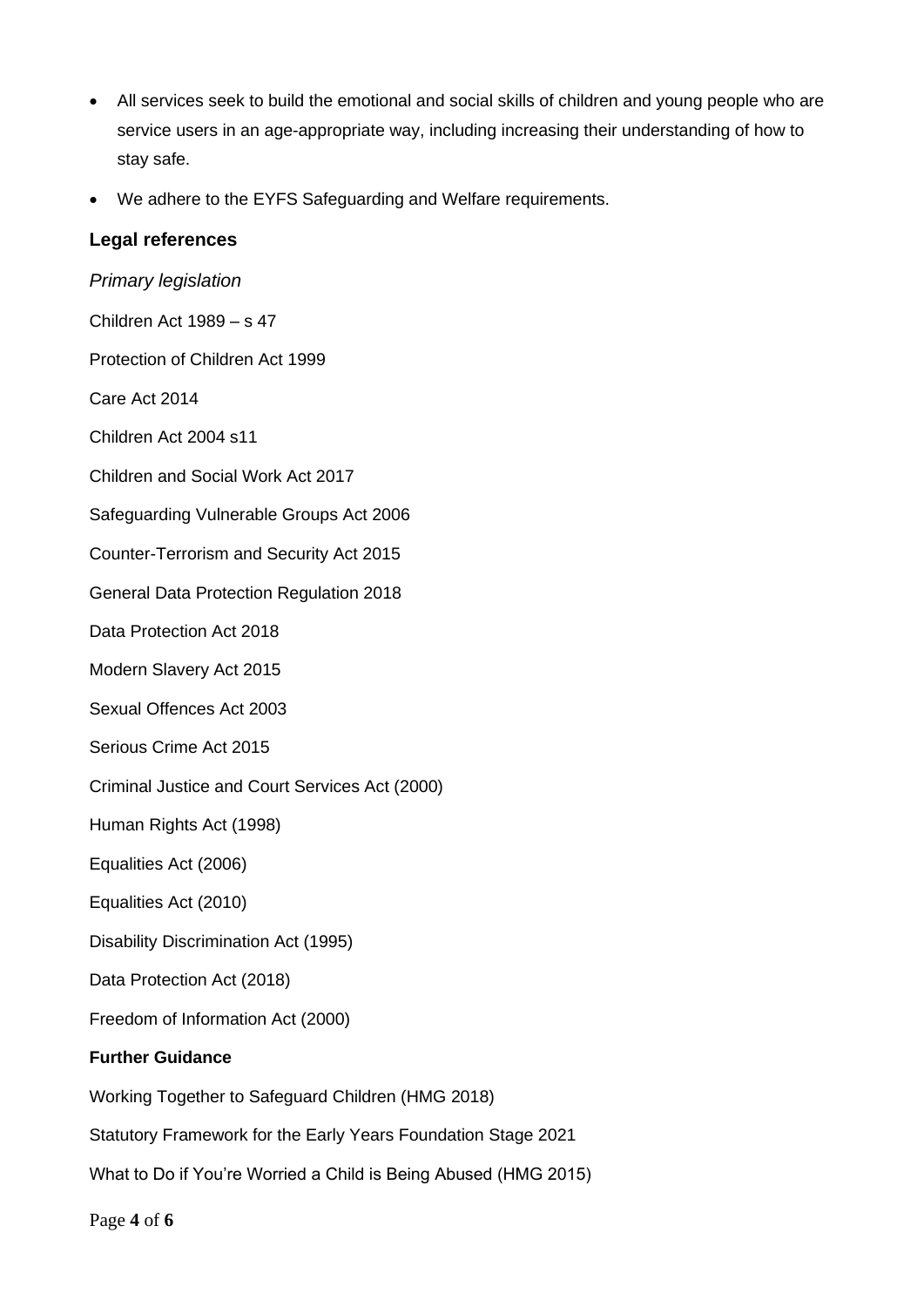Prevent duty guidance for England and Wales: guidance for specified authorities in England and Wales on the duty of schools and other providers in the Counter-Terrorism and Security Act 2015 to have due regard to the need to prevent people from being drawn into terrorism' (HMG 2015)

Keeping Children Safe in Education 2018

Education Inspection Framework (Ofsted 2019)

The framework for the assessment of children in need and their families (DoH 2000)

The Common Assessment Framework (2006)

Statutory guidance on inter-agency working to safeguard and promote the welfare of children (DfE 2015)

## *Further guidance*

Information sharing advice for safeguarding practitioners (DfE 2018) The Team Around the Child (TAC) and the Lead Professional (CWDC 2009) The Common Assessment Framework (CAF) – guide for practitioners (CWDC 2010) The Common Assessment Framework (CAF) – guide for managers (CWDC 2010) Multi-Agency Statutory Guidance on Female Genital Mutilation (HMG. 2016) Multi-Agency Public Protection Arrangements (MAPPA) (Ministry of Justice, National Offender Management Service and HM Prison Service 2014) Safeguarding Children from Abuse Linked to a Belief in Spirit Possession (HMG 200) Safeguarding Children in whom Illness is Fabricated or Induced (HMG 2007) Safeguarding Disabled Children: Practice Guidance (DfE 2009) Safeguarding Children who may have been Trafficked (DfE and Home Office 2011) Child sexual exploitation: definition and guide for practitioners (DfE 2017) Handling Cases of Forced Marriage: Multi-Agency Practice Guidelines (HMG 2014) This policy was adopted at a directors meeting of Tiddlywinks Preschool

Held on (date) Date to be reviewed  $($ ate  $)$